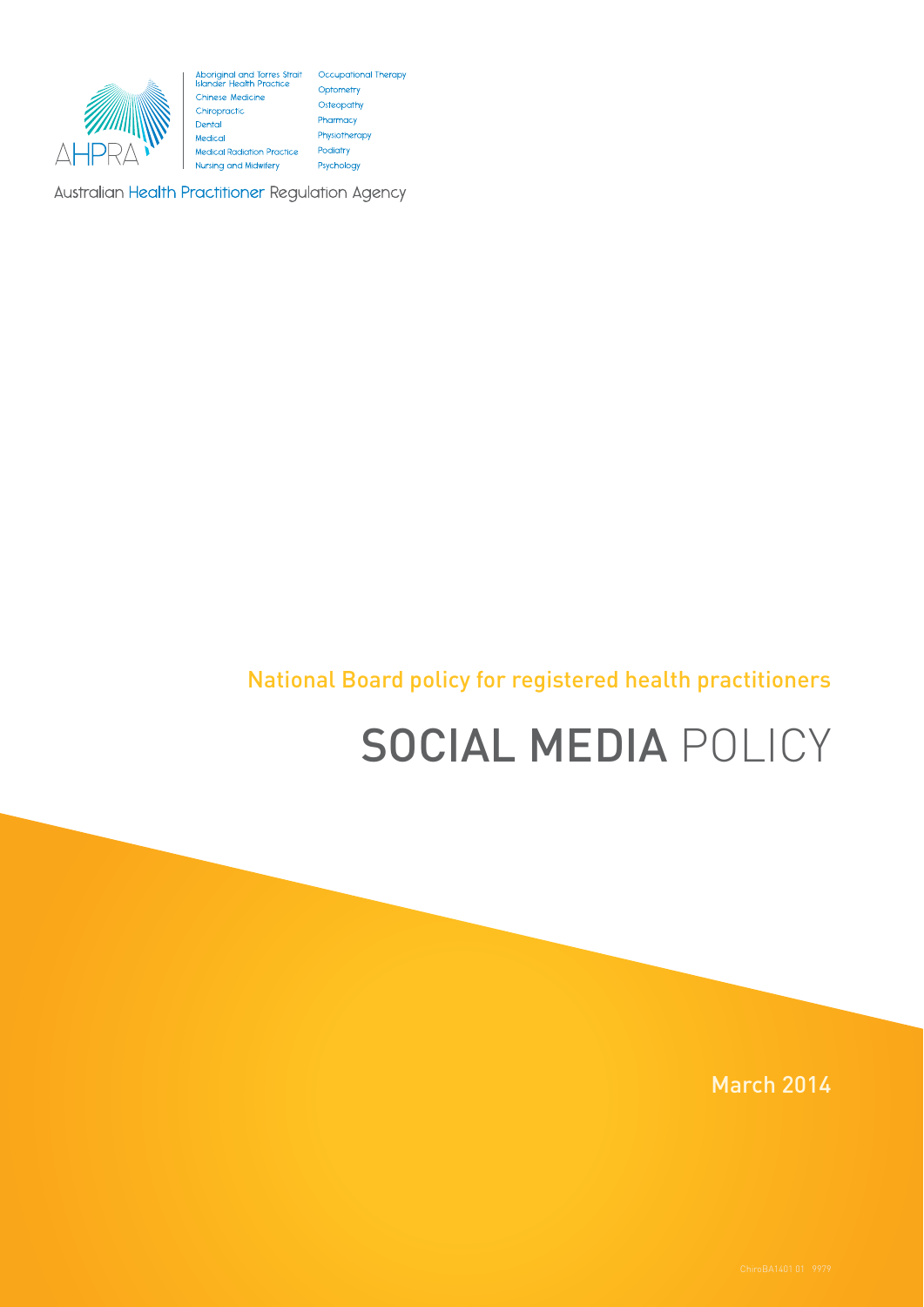### **About the National Boards and AHPRA**

The 14 National Boards regulating registered health practitioners in Australia are responsible for registering practitioners and students (except for in psychology, which has provisional psychologists), setting the standards that practitioners must meet, and managing notifications (complaints) about the health, conduct or performance of practitioners.

The Australian Health Practitioner Regulation Agency (AHPRA) works in partnership with the National Boards to implement the National Registration and Accreditation Scheme, under the Health Practitioner Regulation National Law, as in force in each state and territory (the National Law).

The core role of the National Boards and AHPRA is to protect the public.

### **About this policy**

This policy was developed jointly by the National Boards to help practitioners understand their obligations when using social media. It applies to all registered health practitioners in Australia.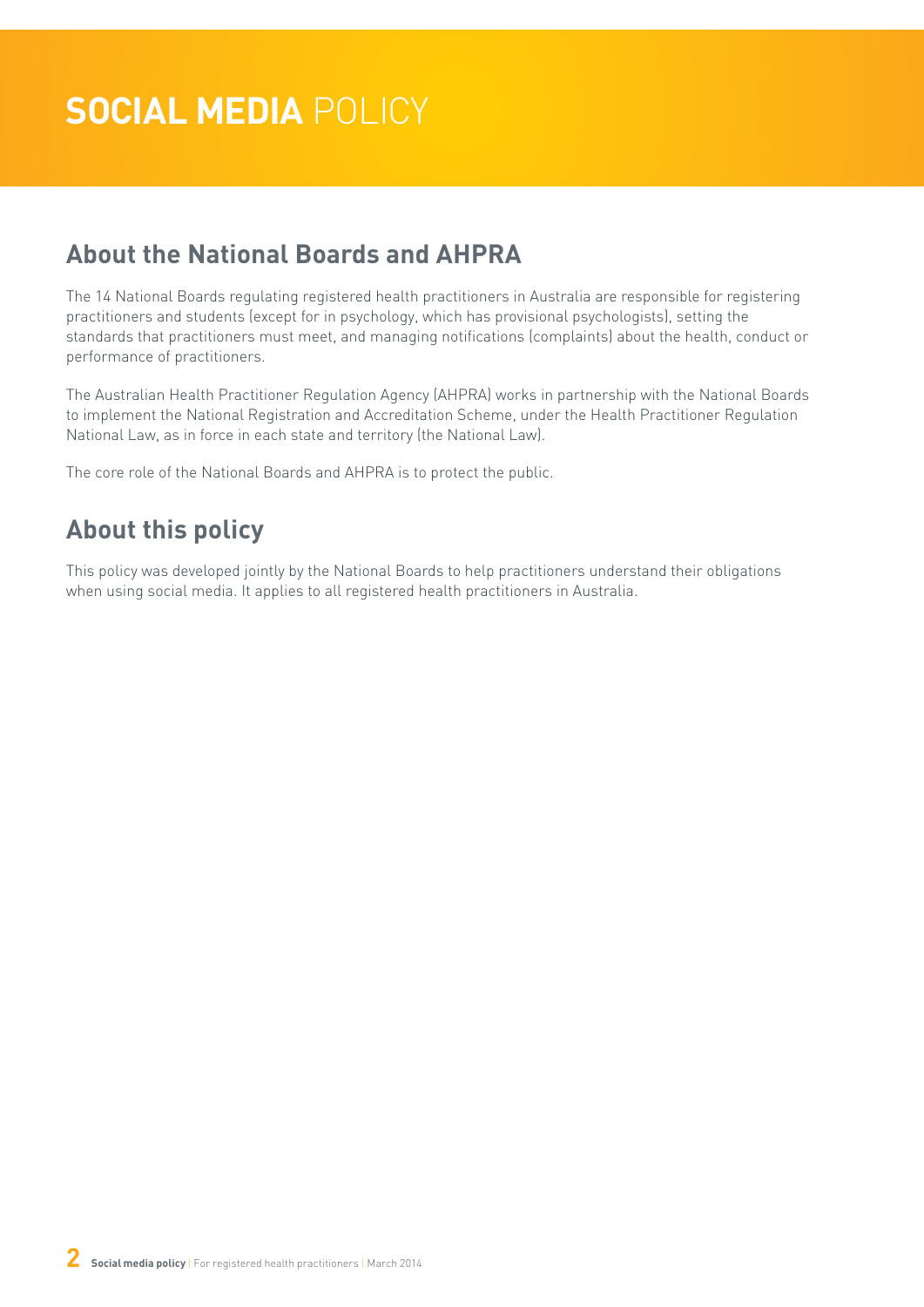## **SOCIAL MEDIA** POLICY

# SUMMARY

When using social media, health practitioners should remember that the National Law, their National Board's code of ethics and professional conduct (the *Code of conduct*) and the *Guidelines for advertising regulated health services*  (the *Advertising guidelines*) apply.

Registered health practitioners should only post information that is not in breach of these obligations by:

- complying with professional obligations
- complying with confidentiality and privacy obligations (such as by not discussing patients or posting pictures of procedures, case studies, patients, or sensitive material which may enable patients to be identified without having obtained consent in appropriate situations), presenting information in an unbiased, evidence-based context, and
- not making unsubstantiated claims.

Additional information may be available from professional bodies and/or employers, which aims to support health practitioners' use of social media. However, the legal, ethical, and professional obligations that registered health practitioners must adhere to are set out in the National Boards' respective *Code of conduct* and the *Advertising guidelines*.

### **Introduction**

The use of social media is expanding rapidly. Individuals and organisations are embracing user-generated content, such as social networking, personal websites, discussion forums and message boards, blogs and microblogs.

Whether an online activity is able to be viewed by the public or is limited to a specific group of people, health professionals need to maintain professional standards and be aware of the implications of their actions, as in all professional circumstances. Health professionals need to be aware that information circulated on social media may end up in the public domain, and remain there, irrespective of the intent at the time of posting.

### **Context**

A key objective of the National Registration and Accreditation Scheme and of the National Boards is to protect the public. The National Law and codes and guidelines developed by National Boards are relevant when considering social media.